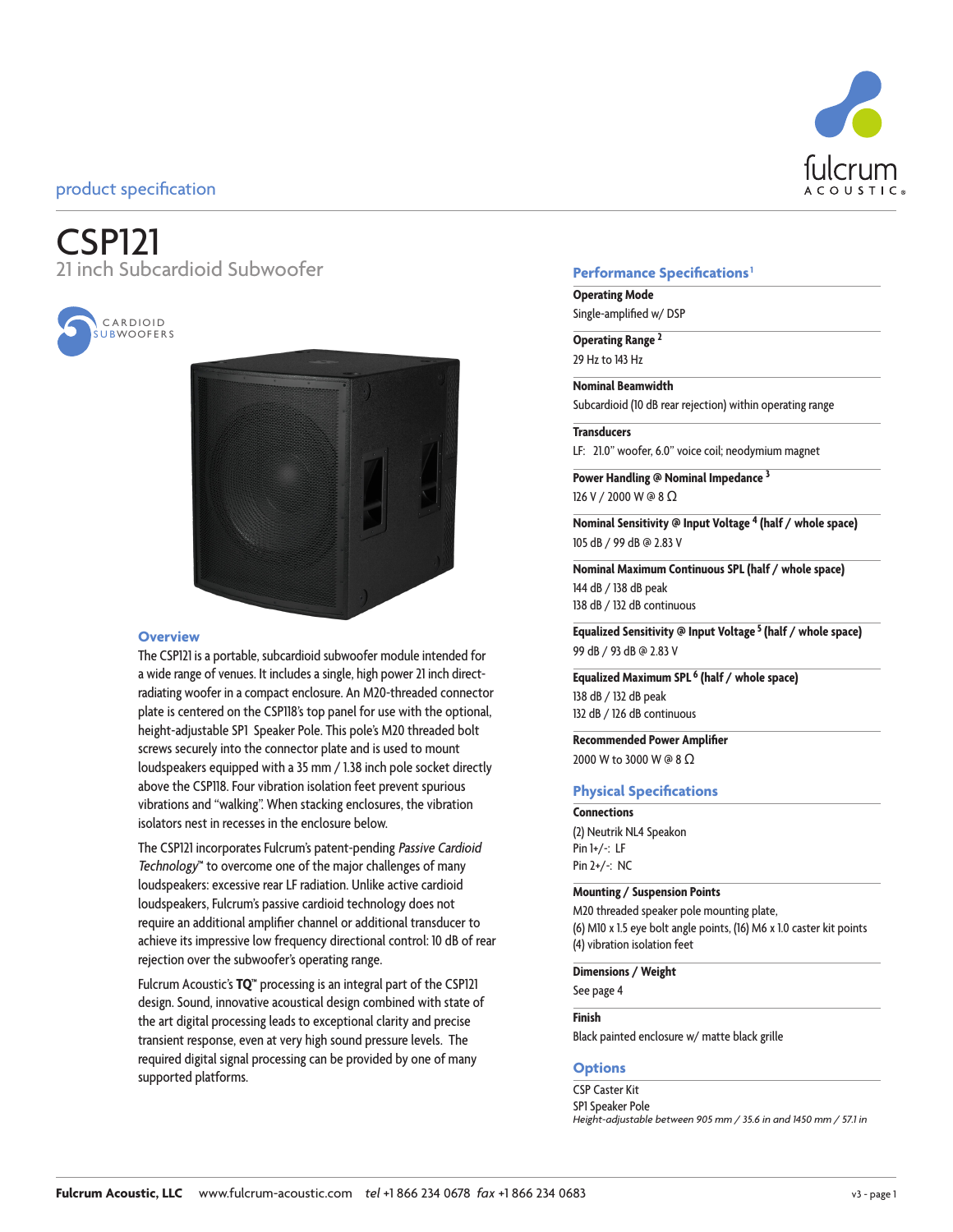



Sensitivity (dB SPL, 2.83 V @ 1 m, half space)  $^{7,8}$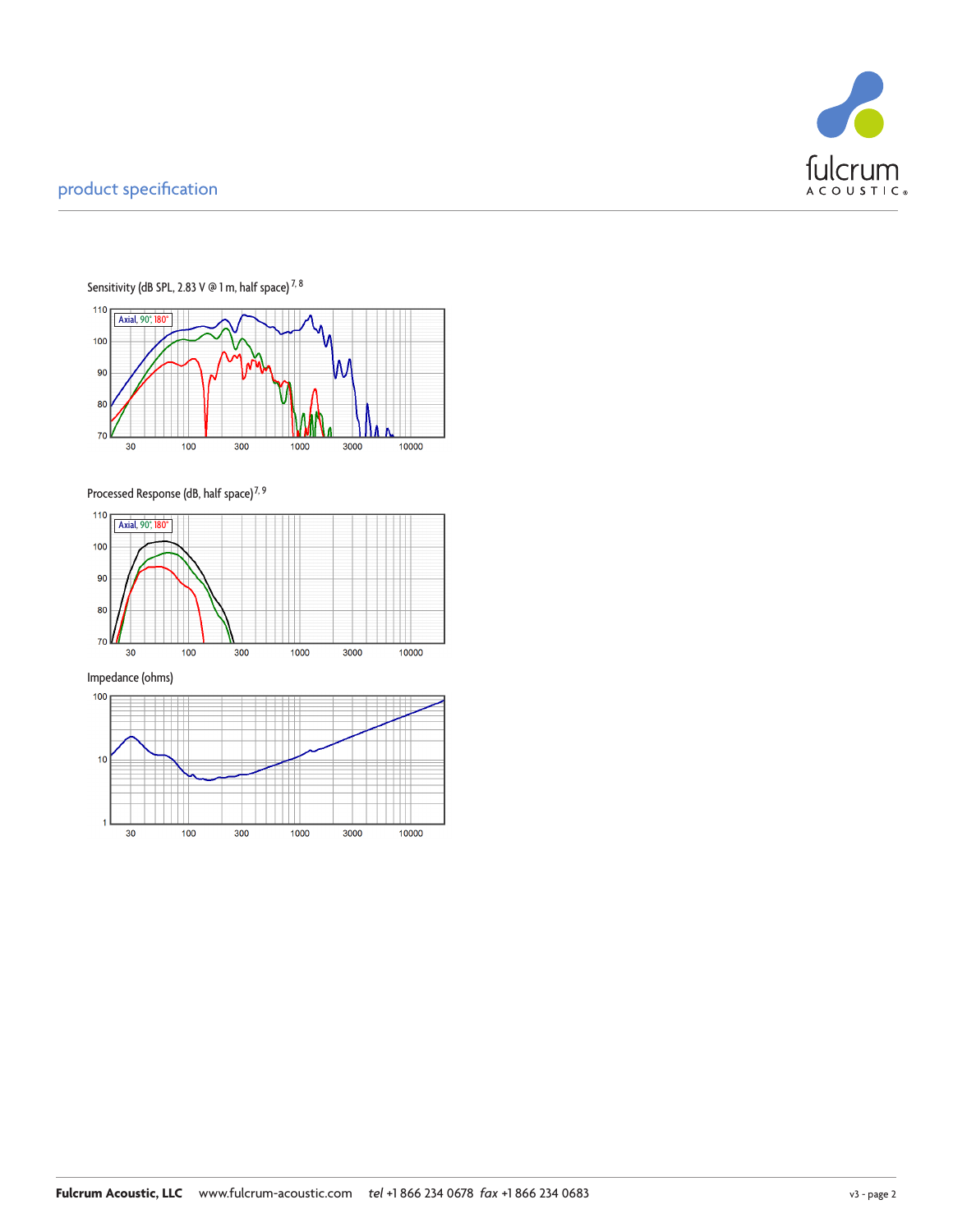

#### **Technologies**

The CSP121's subcardioid behavior is produced by a meticulously conceived acoustical circuit which balances the position of the low frequency driver, the enclosure depth and volume, and specially constructed rear-mounted ports which include a calibrated resistive element. By opting for a subcardioid pattern as opposed to a pure, hyper or super cardioid pattern, the rear rejection increases when the modules are deployed in a subwoofer array.





#### **Mechanical Specification Drawings**

2D and 3D DXF dimensional drawings are available for download at www.fulcrum-acoustic.com/support .

#### **Notes**

*1* **Performance Specifications** *All acoustic specifications rounded to nearest whole number. External DSP with Fulcrum Acoustic-provided settings is required to achieve the specified performance.*

*2* **Operating Range** *The frequency range within which the processed response is within 10 dB of the average.*

*3* **Power Handling** *Based on the AES power handling of the transducers.*

*4* **Nominal Sensitivity** *The 1-meter-referenced SPL produced by a 1 watt band limited pink noise signal, with no processing applied.*

*5* **Equalized Sensitivity** *The 1-meter-referenced SPL produced when an EIA-426-B signal is applied to an equalized loudspeaker system, at a level which produces a total power of 1 watt, in sum, to the loudspeaker subsections.* 

<sup>6</sup> **Equalized Maximum SPL** The 1-meter-referenced SPL produced when an EIA-426-B signal is applied to an<br>equalized loudspeaker system, at a level which drives at least one subsection to its rated power.

*7* **Resolution** *All response graphs are subjected to 1/6 octave cepstral smoothing with a gaussian weighting function.* 

*8* **Axial Sensitivity** *The SPL plotted against frequency for a 1 watt swept sine wave, referenced to 1 m with no signal processing.*

*9* **Axial Processed Response** *The axial magnitude response with recommended signal processing applied.*